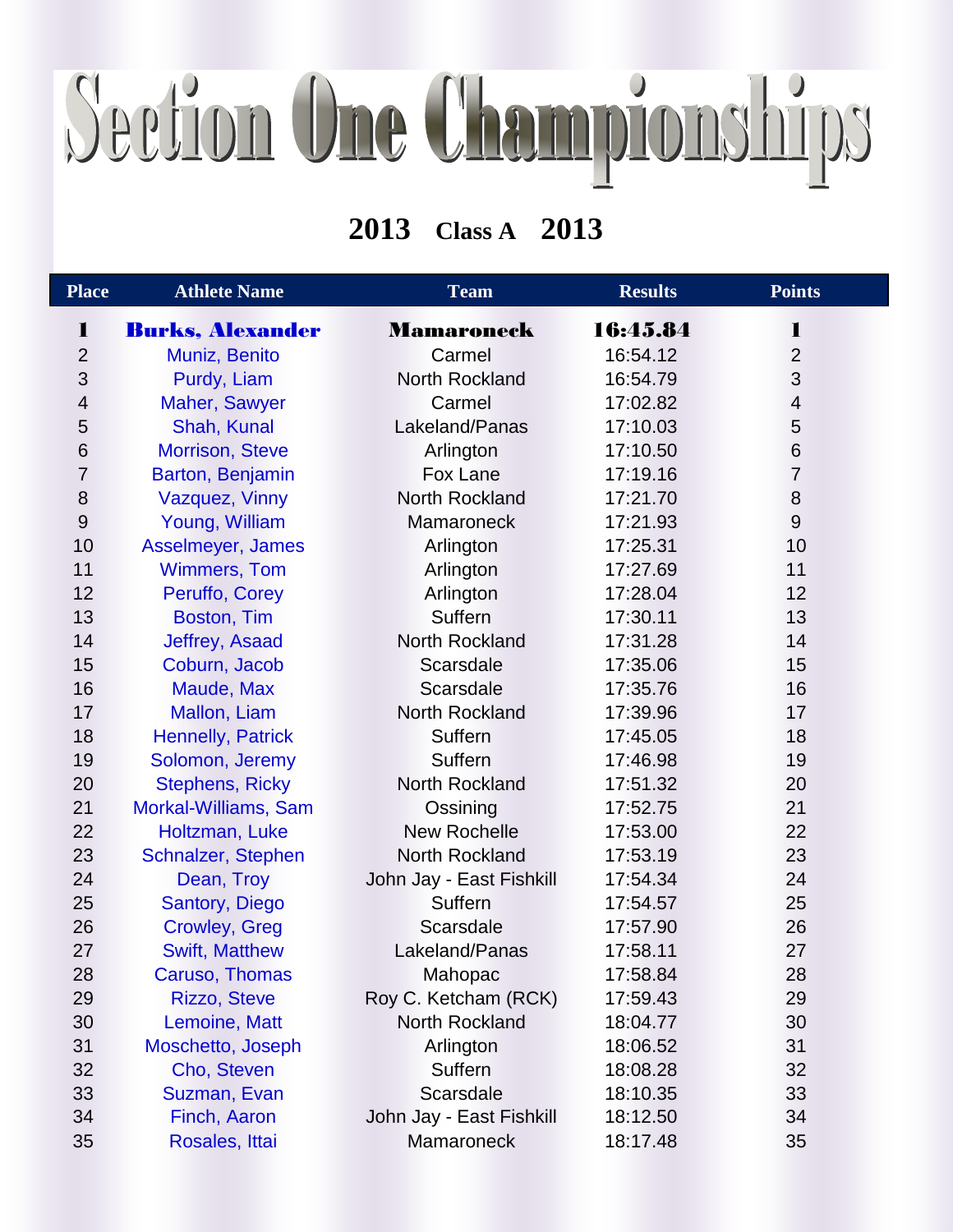| <b>Place</b> | <b>Athlete Name</b><br><b>Team</b> |                          | <b>Results</b> | <b>Points</b> |
|--------------|------------------------------------|--------------------------|----------------|---------------|
|              |                                    |                          |                |               |
| 36           | Primrose, Tom                      | Roy C. Ketcham (RCK)     | 18:17.74       | 36            |
| 37           | Jastrzembski, Stephen              | Arlington                | 18:19.93       | 37            |
| 38           | Aiello, Dom                        | <b>New Rochelle</b>      | 18:21.06       | 38            |
| 39           | Whitehead, Adam                    | Roy C. Ketcham (RCK)     | 18:22.00       | 39            |
| 40           | Mariuzza, Dylan                    | Yorktown                 | 18:23.81       | 40            |
| 41           | Murray, Sean                       | John Jay - East Fishkill | 18:24.01       | 41            |
| 42           | Kheninsen, Dan                     | Suffern                  | 18:24.32       | 42            |
| 43           | Morelli, Nick                      | <b>Clarkstown South</b>  | 18:24.54       | 43            |
| 44           | Kansky, Joshua                     | <b>Clarkstown North</b>  | 18:25.01       | 44            |
| 45           | Araujo, Alan                       | <b>Clarkstown South</b>  | 18:25.49       | 45            |
| 46           | Birmingham, Frankie                | John Jay - East Fishkill | 18:29.05       | 46            |
| 47           | <b>Ballard, Andrew</b>             | Mamaroneck               | 18:29.68       | 47            |
| 48           | <b>Stafford, Cameron</b>           | Fox Lane                 | 18:30.04       | 48            |
| 49           | <b>Garrison, William</b>           | <b>White Plains</b>      | 18:30.23       | 49            |
| 50           | Groen, Pete                        | John Jay - East Fishkill | 18:34.26       | 50            |
| 51           | Granozio, Nick                     | Yorktown                 | 18:37.08       | 51            |
| 52           | Feldman, Jonathan                  | Lakeland/Panas           | 18:39.26       | 52            |
| 53           | Downing, Scott                     | Roy C. Ketcham (RCK)     | 18:42.34       | 53            |
| 54           | Kiel, Zach                         | <b>Clarkstown North</b>  | 18:43.40       | 54            |
| 55           | Ramaswamy, Akshay                  | Lakeland/Panas           | 18:44.23       | 55            |
| 56           | O'Gara, Sean                       | Mahopac                  | 18:45.15       | 56            |
| 57           | Crino, Nicholas                    | <b>White Plains</b>      | 18:45.61       | 57            |
| 58           | Fitz-Gibbon, Alex                  | Ossining                 | 18:46.60       | 58            |
| 59           | D'adamo, Mike                      | Roy C. Ketcham (RCK)     | 18:46.81       | 59            |
| 60           | Betts, Jimmy                       | <b>Clarkstown North</b>  | 18:49.22       | 60            |
| 61           | Morretta, Michael                  | Fox Lane                 | 18:50.57       | 61            |
| 62           | Feighan, Vaughn                    | Arlington                | 18:52.69       | 62            |
| 63           | Coleman, Benjamin                  | Fox Lane                 | 18:53.48       | 63            |
| 64           | Jacob, Bayer                       | <b>Horace Greeley</b>    | 18:54.47       | 64            |
| 65           | <b>Sayre, Matthew</b>              | Lakeland/Panas           | 18:56.26       | 65            |
| 66           | Vignali, Alexander                 | <b>Clarkstown North</b>  | 18:57.03       | 66            |
| 67           | Napora, Danny                      | Roy C. Ketcham (RCK)     | 18:57.26       | 67            |
| 68           | Ruiz, Luis                         | Suffern                  | 18:58.39       | 68            |
| 69           | <b>Biener, Alex</b>                | <b>Mamaroneck</b>        | 18:58.79       | 69            |
| 70           | Mccloskey, Kyle                    | John Jay - East Fishkill | 19:03.28       | 70            |
| 71           | Chin, Jared                        | <b>Clarkstown South</b>  | 19:04.32       | 71            |
| 72           | Pisano, Nick                       | Lakeland/Panas           | 19:06.89       | 72            |
| 73           | Cotter, James                      | Scarsdale                | 19:13.83       | 73            |
| 74           | Diaz, Daniel                       | <b>Clarkstown North</b>  | 19:15.39       | 74            |
| 75           | <b>Katz, Daniel</b>                | <b>Horace Greeley</b>    | 19:16.68       | 75            |
| 76           | Sacks, Sean                        | Fox Lane                 | 19:19.75       | 76            |
| 77           | Doppelt, Michael                   | <b>Horace Greeley</b>    | 19:26.98       | 77            |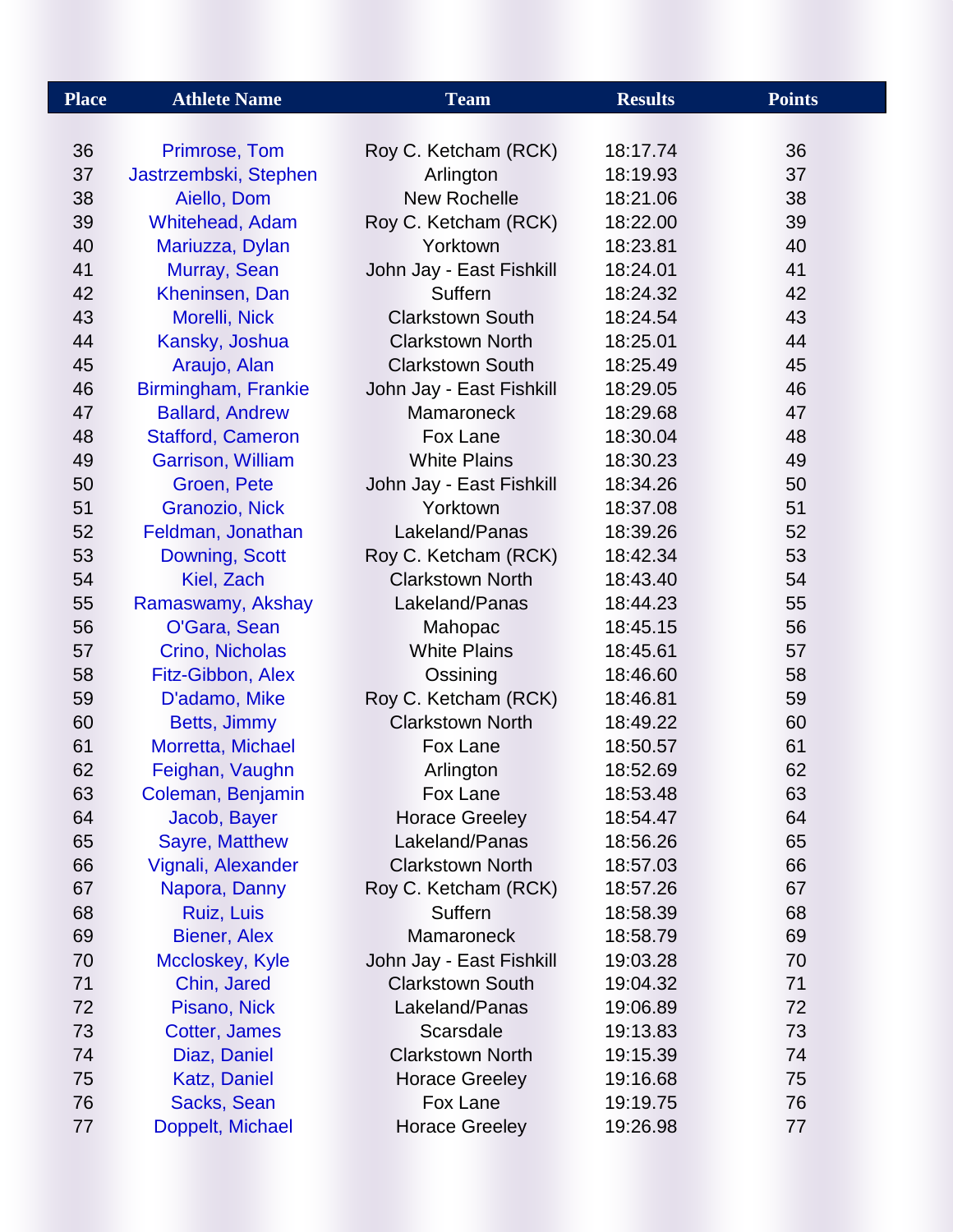| <b>Place</b> | <b>Athlete Name</b>     | <b>Team</b>              | <b>Results</b> | <b>Points</b> |
|--------------|-------------------------|--------------------------|----------------|---------------|
| 78           | Procopio, Matt          | John Jay - East Fishkill | 19:29.14       | 78            |
| 79           | Guillermo, Victor       | <b>Clarkstown North</b>  | 19:33.72       | 79            |
| 80           | DiSalvo, Torin          | <b>New Rochelle</b>      | 19:35.02       | 80            |
| 81           | Muenzer, Matthew        | <b>Clarkstown South</b>  | 19:39.02       | 81            |
| 82           | Labbe, Austin           | <b>Clarkstown South</b>  | 19:40.32       | 82            |
| 83           | Shah, Veeral            | Lakeland/Panas           | 19:41.63       | 83            |
| 84           | Morretta, Austin        | Fox Lane                 | 19:44.36       | 84            |
| 85           | Tait, Benjamin          | <b>New Rochelle</b>      | 19:47.02       | 85            |
| 86           | Lang, Joe               | Roy C. Ketcham (RCK)     | 19:48.83       | 86            |
| 87           | Rodriguez, Michael      | Yorktown                 | 19:49.64       | 87            |
| 88           | Cohen, Jeff             | Mahopac                  | 19:51.54       | 88            |
| 89           | Rudge, Kieren           | <b>Mamaroneck</b>        | 19:55.42       | 89            |
| 90           | Paskowitz, Lyle         | <b>Horace Greeley</b>    | 19:55.65       | 90            |
| 91           | <b>Williams, Turner</b> | <b>Horace Greeley</b>    | 19:56.87       | 91            |
| 92           | Diguglielmo, Nick       | Yorktown                 | 19:59.08       | 92            |
| 93           | Mehta, Rohan            | Scarsdale                | 20:03.75       | 93            |
| 94           | Lavin, Mike             | Mahopac                  | 20:06.79       | 94            |
| 95           | Lovitch, Bobby          | <b>White Plains</b>      | 20:09.02       | 95            |
| 96           | May, Damon              | Fox Lane                 | 20:10.81       | 96            |
| 97           | Ignacio, Jason          | Yorktown                 | 20:18.30       | 97            |
| 98           | Nicholson, Sean         | <b>White Plains</b>      | 20:19.09       | 98            |
| 99           | Linehan, Nick           | <b>Clarkstown South</b>  | 20:19.31       | 99            |
| 100          | <b>Blancato, Brian</b>  | <b>New Rochelle</b>      | 20:28.92       | 100           |
| 101          | <b>Browning, Craig</b>  | Mahopac                  | 20:30.91       | 101           |
| 102          | <b>Ungewitter, Will</b> | <b>New Rochelle</b>      | 20:37.91       | 102           |
| 103          | McMath, Tyler           | Carmel                   | 20:39.35       | 103           |
| 104          | Hoang, Dan              | Yorktown                 | 20:39.97       | 104           |
| 105          | Chomiak, Teddy          | <b>White Plains</b>      | 20:40.19       | 105           |
| 106          | <b>Taylor, Matthew</b>  | <b>Horace Greeley</b>    | 20:40.71       | 106           |
| 107          | <b>Silverman, Harry</b> | <b>Mamaroneck</b>        | 20:42.58       | 107           |
| 108          | Hands, Luke             | Mahopac                  | 20:44.36       | 108           |
| 109          | Darmon, Gabriel         | <b>White Plains</b>      | 20:47.55       | 109           |
| 110          | Stern, Ray              | <b>White Plains</b>      | 20:48.49       | 110           |
| 111          | <b>Byrnes, Colin</b>    | <b>Clarkstown South</b>  | 20:50.24       | 111           |
| 112          | Alcantara, Alexander    | Ossining                 | 20:51.03       | 112           |
| 113          | <b>Texidor, Jon</b>     | Ossining                 | 20:51.96       | 113           |
| 114          | Silbert, Zachary        | Ossining                 | 21:07.12       | 114           |
| 115          | <b>Rubin, Spencer</b>   | Carmel                   | 21:08.16       | 115           |
| 116          | Hardt, William          | <b>Horace Greeley</b>    | 21:08.54       | 116           |
| 117          | Huq, Marshad            | <b>Clarkstown North</b>  | 21:09.20       | 117           |
| 118          | Duffy, John             | Mahopac                  | 21:19.10       | 118           |
| 119          | Scanteinu, Daniel       | Ossining                 | 21:37.05       | 119           |
| 120          | Fineberg, Jason         | Ossining                 | 22:03.18       | 120           |
| 121          | Lampersberger, Kyle     | Yorktown                 | 22:20.11       | 121           |